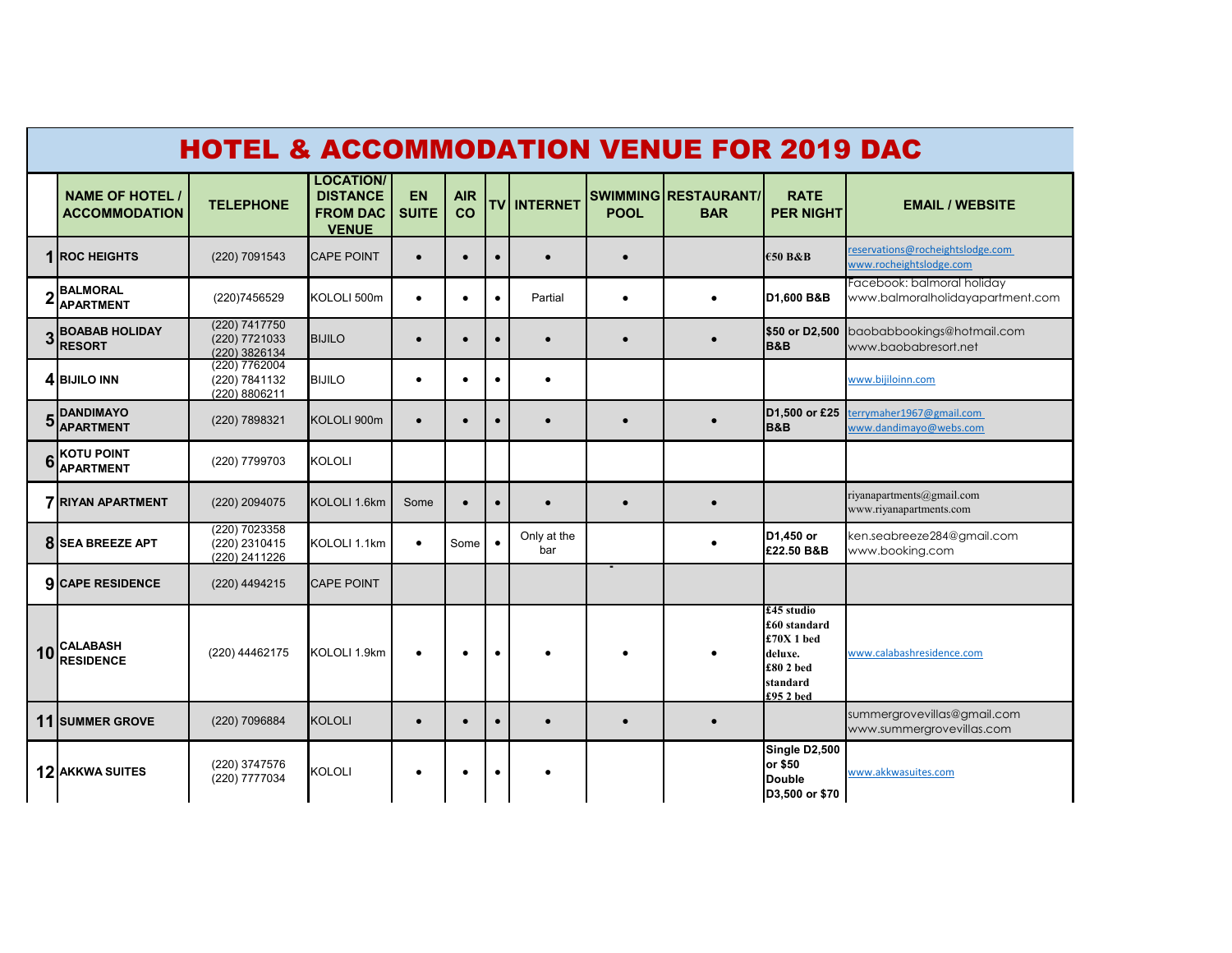|    | <b>NAME OF HOTEL /</b><br><b>ACCOMMODATION</b>        | <b>TELEPHONE</b>                                | <b>LOCATION/</b><br><b>DISTANCE</b><br><b>FROM DAC</b><br><b>VENUE</b> | <b>EN</b><br><b>SUITE</b> | <b>AIR</b><br>CO |           | <b>TV INTERNET</b>  | <b>POOL</b> | SWIMMING RESTAURANT/<br><b>BAR</b> | <b>RATE</b><br><b>PER NIGHT</b>                 | <b>EMAIL / WEBSITE</b>                                                  |
|----|-------------------------------------------------------|-------------------------------------------------|------------------------------------------------------------------------|---------------------------|------------------|-----------|---------------------|-------------|------------------------------------|-------------------------------------------------|-------------------------------------------------------------------------|
| 13 | <b>KING FISHERS</b><br><b>APARTMENTS</b>              | (220) 7488345                                   | <b>BIJILO</b>                                                          | $\bullet$                 |                  |           |                     | $\bullet$   |                                    | D <sub>2</sub> ,200                             | gambiastudioholidays@hotmail.co.uk<br>www.gambiastudioholidays.com      |
|    | <b>14 HARMONY HOUSE</b>                               | (220) 7993244                                   | <b>KERR SERIGN</b><br>1.3KM                                            | $\bullet$                 | $\bullet$        |           |                     |             |                                    | £35<br>£45<br><b>Bed only (self</b><br>catering | bsrapid@hotmail.com<br>www.gambia-apartments-<br>rent.blospot.com       |
| 15 | <b>TEDUGAL GUEST</b><br><b>HOUSE</b>                  | (220) 7717708<br>(220) 9981740                  | <b>SUKUTA</b><br><b>HIGHWAY</b><br>7km                                 | Some                      | Some             |           | $\bullet$           | $\bullet$   | $\bullet$                          |                                                 | www.tedugal.com                                                         |
| 16 | <b>OCEAN VILLA</b><br><b>HEIGHTS</b>                  | (220) 2487430<br>(220) 3777663                  | <b>BRUFUT</b><br><b>HEIGHTS</b>                                        | $\bullet$                 | $\bullet$        |           | $\bullet$           | $\bullet$   | $\bullet$                          | Deluxe €60<br>Suite €100                        | info@oceanvillaheights.com<br>www.oceanvillasheights.com                |
|    | <b>17 APARTMENTS PLAZA</b>                            | (220) 7996795<br>(220) 9949480                  | KOLOLI 200m                                                            | $\bullet$                 | $\bullet$        |           |                     |             | $\bullet$                          | D1,950 single                                   | appartmentplaza2013@gmail.com<br>D2,475 double www.apartments-plaza.com |
| 18 | THE OASIS<br><b>APARTMENT</b>                         | (220) 4466627<br>(220) 7766600<br>(220) 9960014 | Kololi 400m                                                            | $\bullet$                 | $\bullet$        |           | Only by the<br>pool |             |                                    | D3,450 single<br>D6,250 double<br><b>NO</b>     | info@oasis.gm<br>www.oasis.gm                                           |
| 19 | <b>BANANA GARDEN</b><br><b>GUEST HOUSE</b>            | (220) 4497004                                   | <b>BAKAU</b>                                                           | $\bullet$                 | $\bullet$        |           | $\bullet$           | $\bullet$   | $\bullet$                          |                                                 |                                                                         |
|    | 20 WAVE CREST HOTEL                                   | (220) 7727669                                   | Kotu 3.3km                                                             |                           |                  |           |                     |             |                                    | £60.00                                          | wavecresthotel8@gmail.com<br>www.wavecrestgambia.com                    |
|    | 21 RELAX WATER FRONT                                  | (220) 7944353<br>(220) 7678670                  | <b>BIJILO</b><br>2.4km                                                 | $\bullet$                 | $\bullet$        |           | $\bullet$           | $\bullet$   |                                    | D2,500 Single<br>D4,500 Double                  | relaxapartments.com                                                     |
|    | 22 EASY TIME LODGE                                    | (220) 3767600                                   | KOLOLI                                                                 |                           |                  |           |                     |             | Bar only                           | <b>£20</b>                                      | www.easytimelodgegambia.com                                             |
| 23 | <b>KERR SERING</b><br><b>APARTMENTS</b>               | (220) 7420395                                   |                                                                        | $\bullet$                 |                  | $\bullet$ | $\bullet$           | $\bullet$   |                                    |                                                 | www.kerrseringapartments.com                                            |
|    | 24 SKYS APARTMENTS                                    | (220) 7000082<br>(220) 3716160                  |                                                                        | $\bullet$                 | $\bullet$        | $\bullet$ | ٠                   |             |                                    | <b>Suite D1,500</b><br>Double D2,000            |                                                                         |
|    | <b>REGAL SELF</b><br>25 CATERING<br><b>APARTMENTS</b> |                                                 | Kololi 1.1km                                                           |                           |                  |           |                     |             |                                    |                                                 |                                                                         |
|    | 26 METZY RESIDENCE                                    | (220) 7751203<br>0014046425426                  | Kololi<br>1.9km                                                        | $\bullet$                 | $\bullet$        |           |                     |             |                                    | <b>\$70 B&amp;B</b>                             | msecka@metzyresidencehotel.com<br>WWW.METZYRESIDENCEHOTEL.COM           |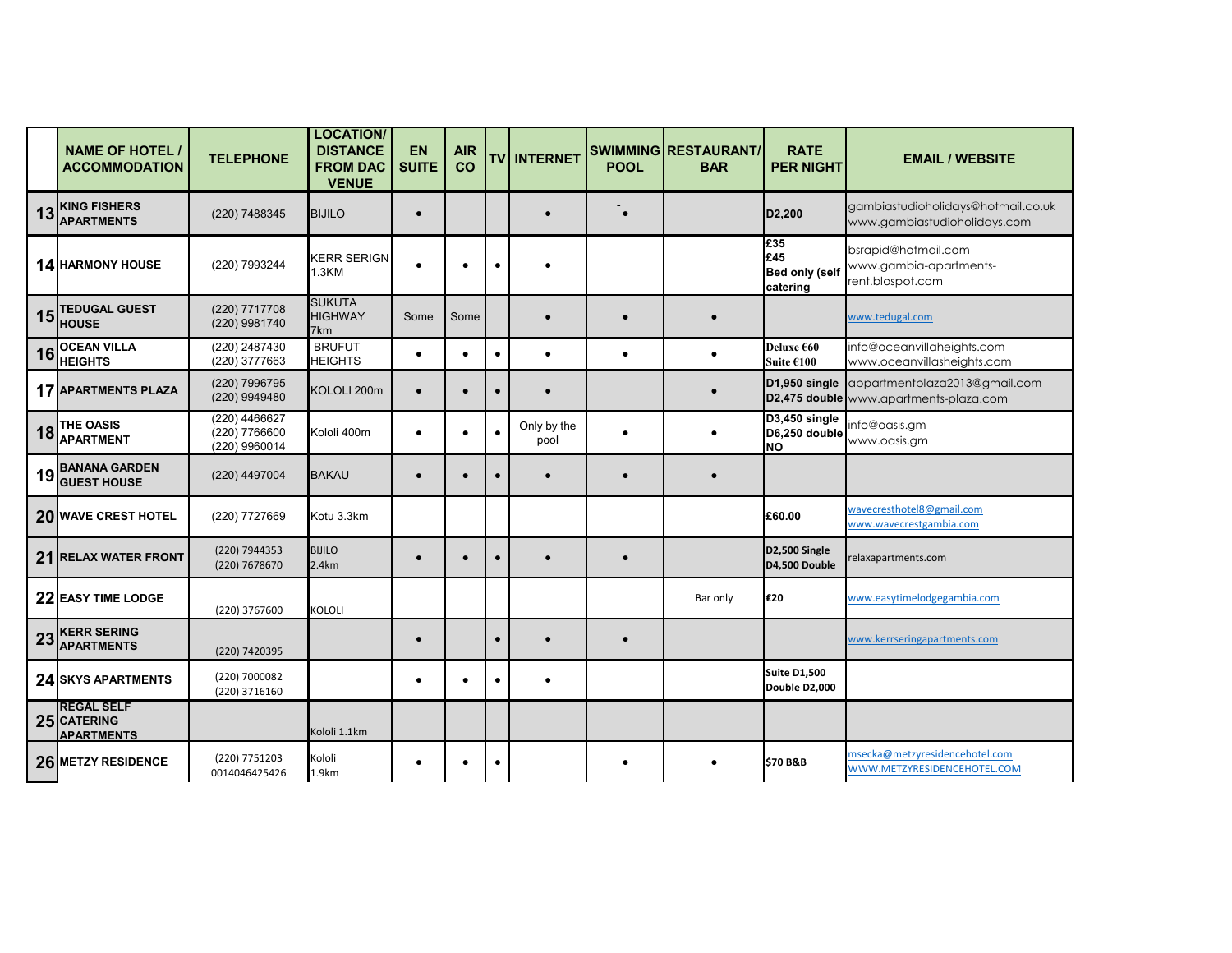| <b>NAME OF HOTEL /</b><br><b>ACCOMMODATION</b> | <b>TELEPHONE</b> | <b>LOCATION/</b><br><b>DISTANCE</b><br><b>FROM DAC</b><br><b>VENUE</b> | <b>EN</b><br><b>SUITE</b> | <b>AIR</b><br>co          | TV INTERNET | <b>POOL</b> | SWIMMING RESTAURANT/<br><b>BAR</b> | <b>RATE</b><br><b>PER NIGHT</b>                                                                                                                      | <b>EMAIL / WEBSITE</b>                                               |
|------------------------------------------------|------------------|------------------------------------------------------------------------|---------------------------|---------------------------|-------------|-------------|------------------------------------|------------------------------------------------------------------------------------------------------------------------------------------------------|----------------------------------------------------------------------|
| 27 DJEMBE HOTEL                                |                  | Kololi                                                                 |                           | some<br>AC<br>some<br>fan |             |             |                                    | <b>Standard single</b><br>€60<br><b>Standard</b><br>double €75<br>Deluxe single<br>€75<br>Deluxe double<br>€90                                       | reservations@djemberesort.com<br>www.djembehotel.com                 |
| 28 KAIRABA BEACH                               |                  | Kololi                                                                 |                           | $\bullet$                 |             |             |                                    | <b>Standard single</b><br>€171<br><b>Standard</b><br>double €191<br>Deluxe single<br>€181<br>Deluxe double<br>€200<br><b>Superior deluxe</b><br>€200 | reservation.kairaba@labranda.com<br>www.kairabahotel.com/availabilty |
| 29 QCIY HOTEL                                  |                  | <b>Brusubi</b>                                                         |                           | $\bullet$                 |             |             |                                    | Single bed only<br>D <sub>2</sub> ,000<br>Single B&B<br>D <sub>2</sub> ,300<br>Double bed only www.qcity.gm<br>D2,500<br>Double B&B<br>D3,000        | patricia.gaye@qcity.gm                                               |
| 30 SENEGAMBIA BEACH                            |                  | Kololi                                                                 |                           | $\bullet$                 |             |             |                                    | <b>Standard single</b><br>D4,000<br><b>Standard</b><br>double D4,500<br><b>Standard triple</b><br>D5,500<br><b>Superior single</b>                   | info@senegambiahotel.com<br>www.senegambiahotel.com                  |
| 31 SUNU HOTEL                                  |                  | Kololi                                                                 |                           | $\bullet$                 |             |             |                                    | Single D2,850<br>Double D3,610<br><b>Studio single</b><br>D3040<br><b>B&amp;B</b>                                                                    | sunuhotels@gmail.com                                                 |
| 32 SWISS BOUTIQUE                              |                  | Kerr Serign                                                            |                           | $\bullet$                 |             |             |                                    | Flat rate for<br>Rotarians \$100<br>NB. Only 5<br>rooms available                                                                                    | admin@swisshotelgambia.com<br>www.swisshotelgambia.com               |